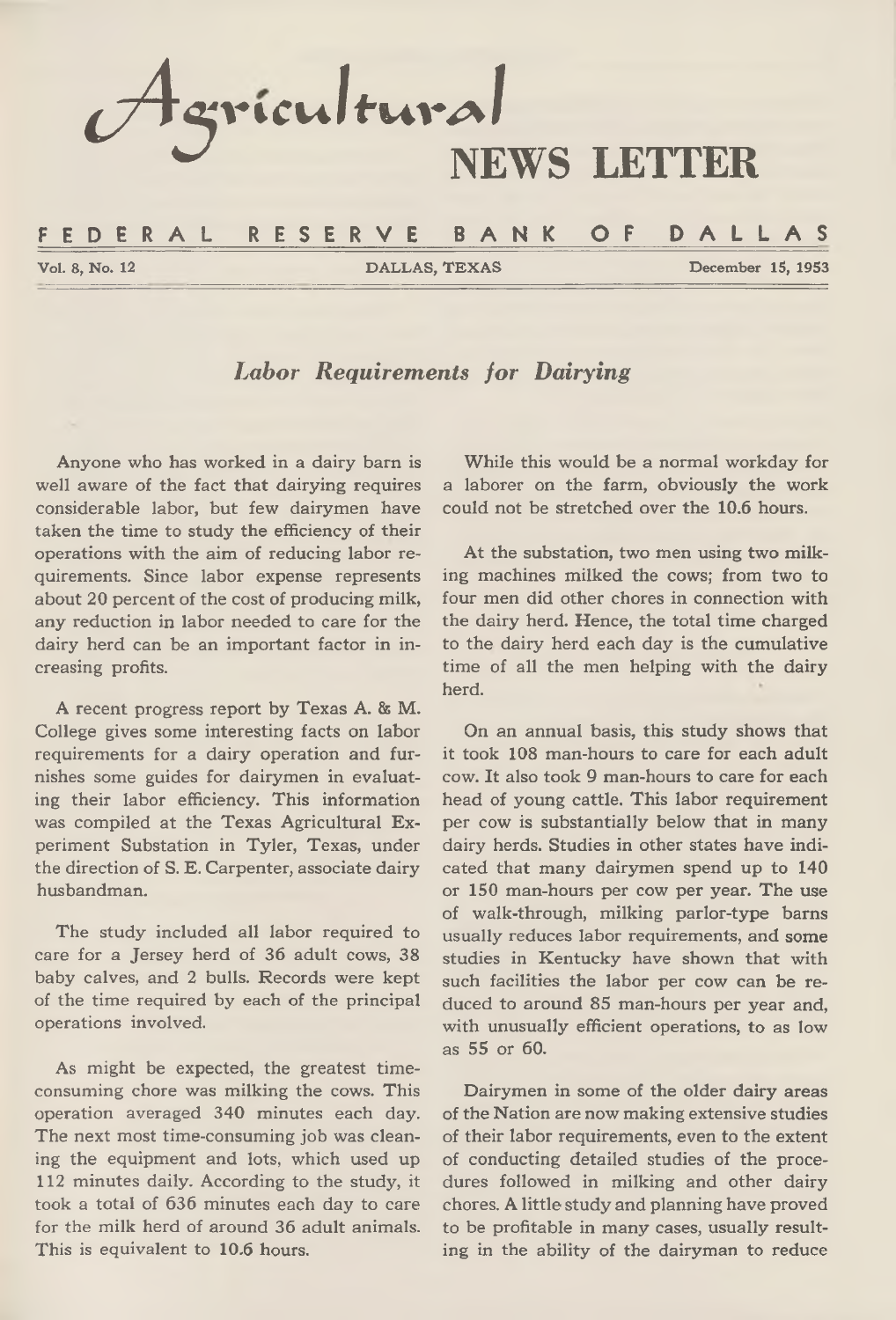**his labor force or to increase the number of cows handled without hiring additional men. Moreover, such studies sometimes have resulted in practices and procedures that enabled the men to do the dairy chores more easily, thus making for fewer labor problems in connection with the dairy herd.**

**It would be profitable for most southwestern dairymen to keep at least approximate records of the time used in their dairy operations. The data developed at the Tyler substation can be a useful guide in appraising the labor efficiency of individual herds.**

*Laying hens need 12 to 14 hours of light daily in order to maintain maximum egg production. Early morning lights are recommended; however, all-night lights are satisfactory. One 40-watt bulb for each 200 square feet of floor space is sufficient.*

### *Irrigation for Texas*

**Interest in irrigation is at a new high in Texas because of the drought of the past 3 years and the fact that yields frequently are increased 50 to 100 percent, even in humid areas, through proper use of irrigation.**

**Robert V. Thurmond, irrigation specialist with the Texas Agricultural Extension Service, reminds farmers that irrigation is relatively expensive and may not be successful on all farms. Careful consideration should be given to such factors as availability, quality, and depth of water; trend of the water table; ground water laws; and the amount and suitability of land for irrigation.**

**This information, as well as other important factors concerning irrigation in Texas, is discussed in the Texas Agricultural Extension Service's Bulletin 215, entitled "Ground Water Development for Pump Irrigation." Copies of the publication may be obtained, without cost, from the offices of local county agricultural agents or by writing to the Texas Extension Service, College Station, Texas.**

### *Broiler By-Product*

**Poultry manure is rich in nitrogen, contains substantial quantities of phosphate and potash, and is an excellent source of organic matter. The value of this by-product of the poultry industry frequently is overlooked in broiler, egg, and turkey production.**

**Pennsylvania State College estimates that the manure from 1,000 broilers will contain 256 pounds of nitrogen, 182 pounds of phosphate, and 80 pounds of potash. This quantity of plant food in commercial fertilizer would cost about \$60. Thus, a broiler producer raising 80,000 birds a year has a by-product valued at around \$480. Some loss is incurred in moving the manure to fields, but probably about 70 percent can be utilized—or about 4 cents per broiler.**

**It is estimated that a turkey raised to marketable age will produce manure valued up to 45 cents as fertilizer and a laying hen at 8 months will have produced fertilizer worth 25 cents.**

**Poultry raisers can make efficient use of this by-product of the industry by spreading the manure on fields as soon as the poultry houses are cleaned. If the poultryman does not have land on which to utilize the manure, it may be possible to sell this valuable fertilizer to nearby farmers.**

*Farmers should order and take delivery now on the amount of fertilizer they will need for producing 1954 crops. Fertilizer can be stored successfully on the farm if it is kept in a dry, well-ventilated building.*

#### *New Flax Variety*

**A new flax variety adapted to the central Texas Blacklands has been developed by the Texas Agricultural Experiment Station and the United States Department of Agriculture.**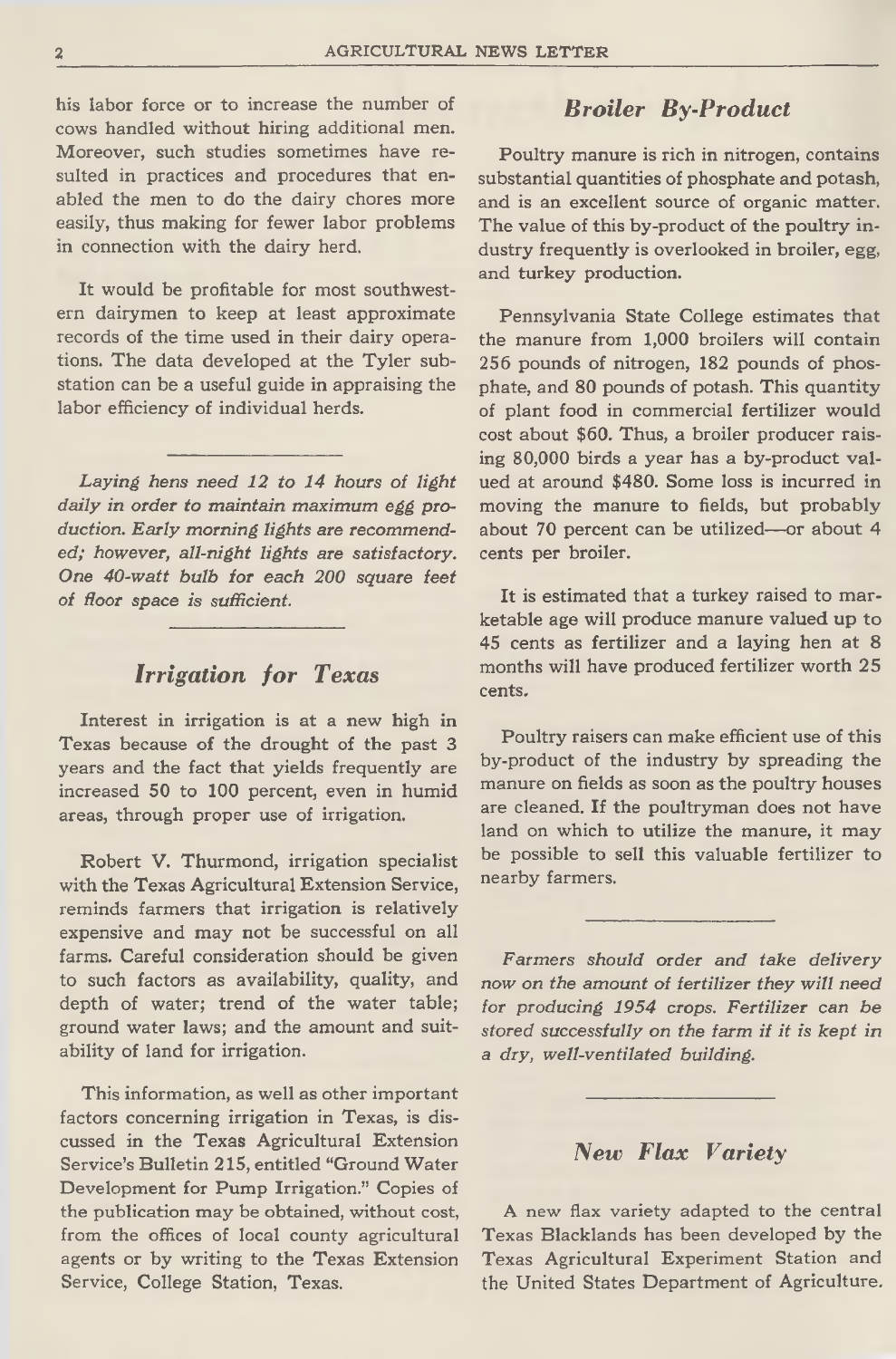**The variety is called Newturk and, because of its resistance to cold, will extend the Texas flax belt northward.**

**Newturk flaxseed will be increased by certified seed growers during the coming season and will be available to farmers for planting in the fall of 1954.**

# *Electric Fence Safety*

**Small children are involved in over half of the electric fence tragedies, according to W. L. Ulich, Extension agricultural engineer of Texas A. & M. College. Pointing out that only a few people realize a small current can cause death, he advises the farmer or rancher not to use an electric fence unless it has a controller that meets the requirements of a recognized testing agency, such as the Underwriters Laboratory.**

**Mr. Ulich also suggests that the following safeguards named by the National Safety Council be observed:**

**♦ Avoid locating an electric fence near a grounding device, such as a pipeline, pump, stock tank, pond, irrigation ditch, or other normally wet ground.**

**♦ Always prominently identify electric fences, especially those placed near buildings, property lines, and roads.**

**♦ Never depend on an electric fence to restrain bulls or other vicious animals.**

### *Rio-Gold— New Cantaloupe Variety*

**The Rio-Gold cantaloupe, which was developed at the Lower Rio Grande Valley Experiment Station in 1950, has several characteristics which make it superior to the Rio-Sweet variety, according to G. H. Godfrey, plant pathologist at the Weslaco Station.**

**The melon is attractive in appearance and has an excellent flavor, with a high sugar content. The vines are highly resistant to downy mildew and fairly resistant to powdery mildew and aphids.**

**Limited quantities of Rio-Gold seed for trial plantings and seed increase are available to growers and can be obtained from the Foundation Seed Section, Department of Agronomy, Texas A. 8s M. College, College Station, Texas.**

*Farming is a business and deserves the best managerial practices. Complete records should be kept on each farm or ranch unit in order to determine which operations are profitable and which should be expanded or curtailed.*

#### *Save That Machinery!*

**Proper winter protection will prolong the life of farm machinery by as much as 35 percent, says W. L. Ulich, Extension agricultural engineer of Texas A. & M. College.**

**Machinery should be kept under shelter when not in use and the shed doors closed to prevent poultry and birds from roosting on the equipment.**



**Mr. Ulich points out that exposed metal parts of the farm machinery should be painted to help prevent corrosion. Culti-**

**vator shovels, plow moldboards, jointers, and rolling colters must be kept clean and greased since they are made of bare steel and have no protective coating against rust.**

**Winter is a good time to inspect all farm equipment before it goes back into service. It pays big dividends to make all needed repairs while the machinery is idle since costly breakdowns often can be prevented during the harvest season.**